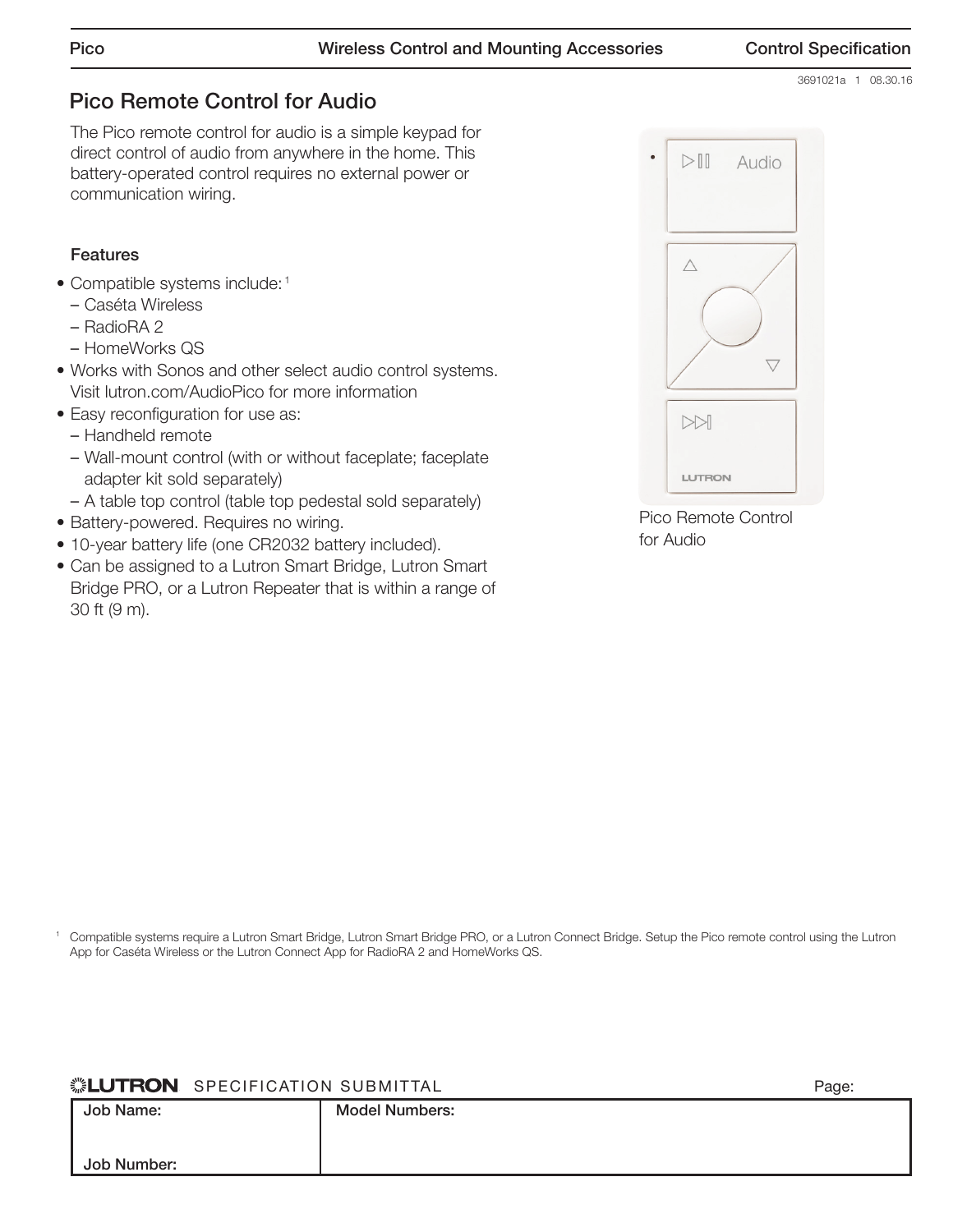# **Specifications**

## Regulatory Approvals

- Lutron Quality Systems registered to ISO 9001:2008.
- FCC Certified (U.S.A.)
- IC Certified (Canada)
- COFETEL Certified (Mexico)
- SUTEL Certified (Costa Rica)
- Anatel Certified (Brazil)

### Power

- Operating Voltage 3 V=
- (1) CR2032 Battery (included)

## System Communication and Capacity

- Communicates using Radio Frequency (RF) at 431 MHz to 437 MHz.
- Thousands of system addresses prevent interference between systems.
- Can be assigned to a Lutron Smart Bridge or a Lutron Repeater that is within a 30 ft (9 m) range.

## Mounting Considerations

- Mounting of any RF devices on, or in close proximity to, a metal surface will drastically reduce the effective range of radio signal transmission and reception.
- All RF devices must be mounted on non-conductive materials to ensure proper performance.
- If you wish to mount your Pico remote control to a metal surface, the PICO-MOUNT-1-XX-CPN5733 will be required in order to maintain proper RF performance. For availability, please contact your local Lutron® sales office.

### Environment

- Ambient operating temperature: 32 ˚F to 140 ˚F (0 ˚C to 60 ˚C)
- Maximum 90% non-condensing relative humidity
- Indoor use only

## **Warranty**

• 1 Year Limited Warranty For additional Warranty information, please visit [www.lutron.com/TechnicalDocumentLibrary/](http://www.lutron.com/TechnicalDocumentLibrary/369-119_Wallbox_Warranty.pdf) [369-119\\_Wallbox\\_Warranty.pdf](http://www.lutron.com/TechnicalDocumentLibrary/369-119_Wallbox_Warranty.pdf)

### **CONTRON** SPECIFICATION SUBMITTAL **Page:** Page:

| .,<br>×<br>٧<br>× |
|-------------------|
|-------------------|

|             |                       | ັ |
|-------------|-----------------------|---|
| Job Name:   | <b>Model Numbers:</b> |   |
|             |                       |   |
| Job Number: |                       |   |
|             |                       |   |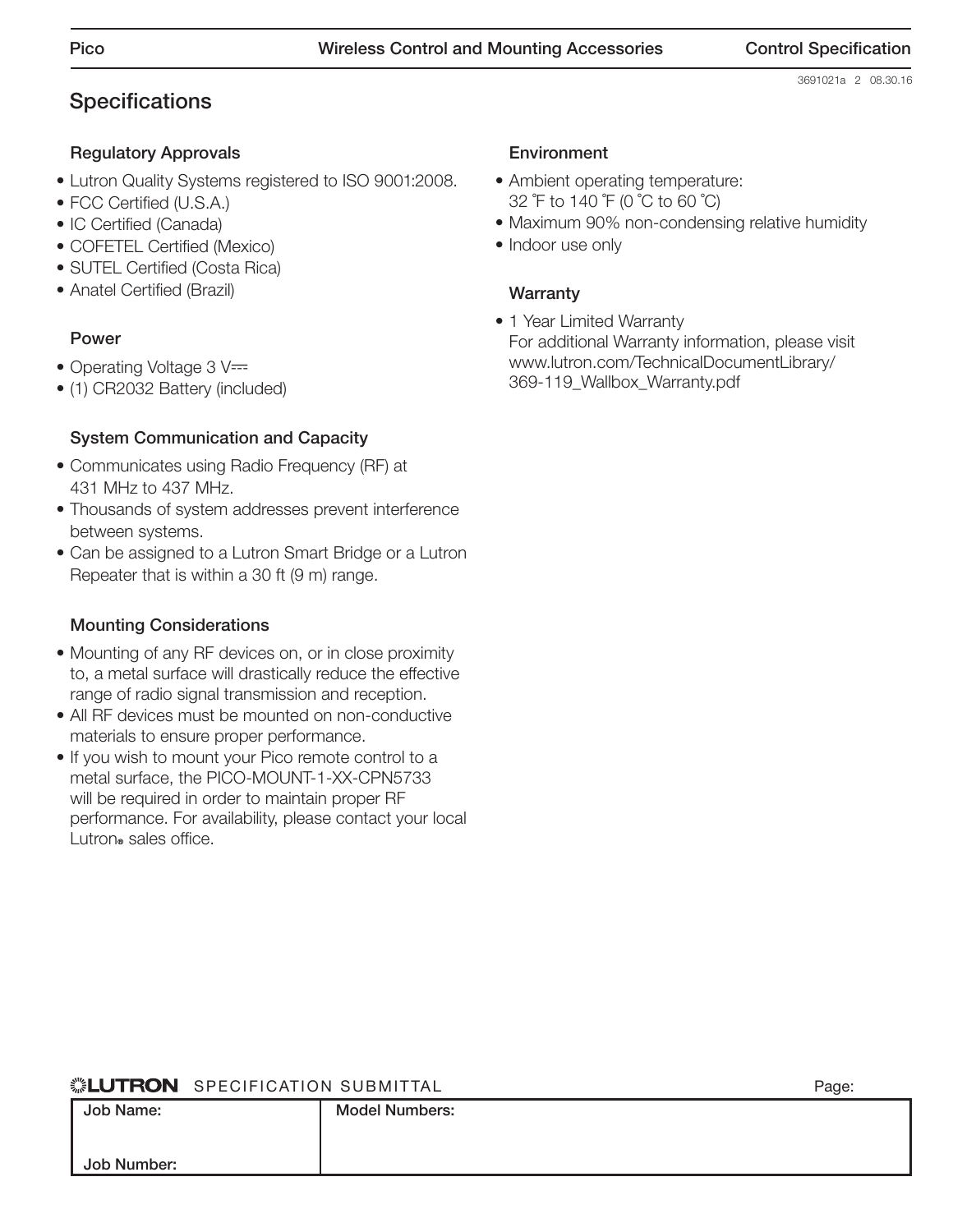# Model Number

3691021a 3 08.30.16

# PJ2-XXXX-GXX-XXX

Button Marking Code Color Code Button Configuration Code Frequency/Channel Code

## Frequency/Channel Codes:

**Code** J — 431.0 - 437.0 MHz

# Button Configuration Codes:

**Button Configuration** Code 3 Button with Raise/Lower 3BRL



3 Button with Raise/Lower (3BRL)

## Color Codes:

| Gloss Color | Code      |
|-------------|-----------|
| White       | <b>WH</b> |
| Black       | BL.       |

## Button Marking Codes:

3 Button with Raise/Lower



Audio (A02)

### **SPECIFICATION SUBMITTAL Page:** Page:

| WESTINGIT OF LOTITORITOR OUDINITIAL |                       | uyv. |
|-------------------------------------|-----------------------|------|
| Job Name:                           | <b>Model Numbers:</b> |      |
|                                     |                       |      |
| Job Number:                         |                       |      |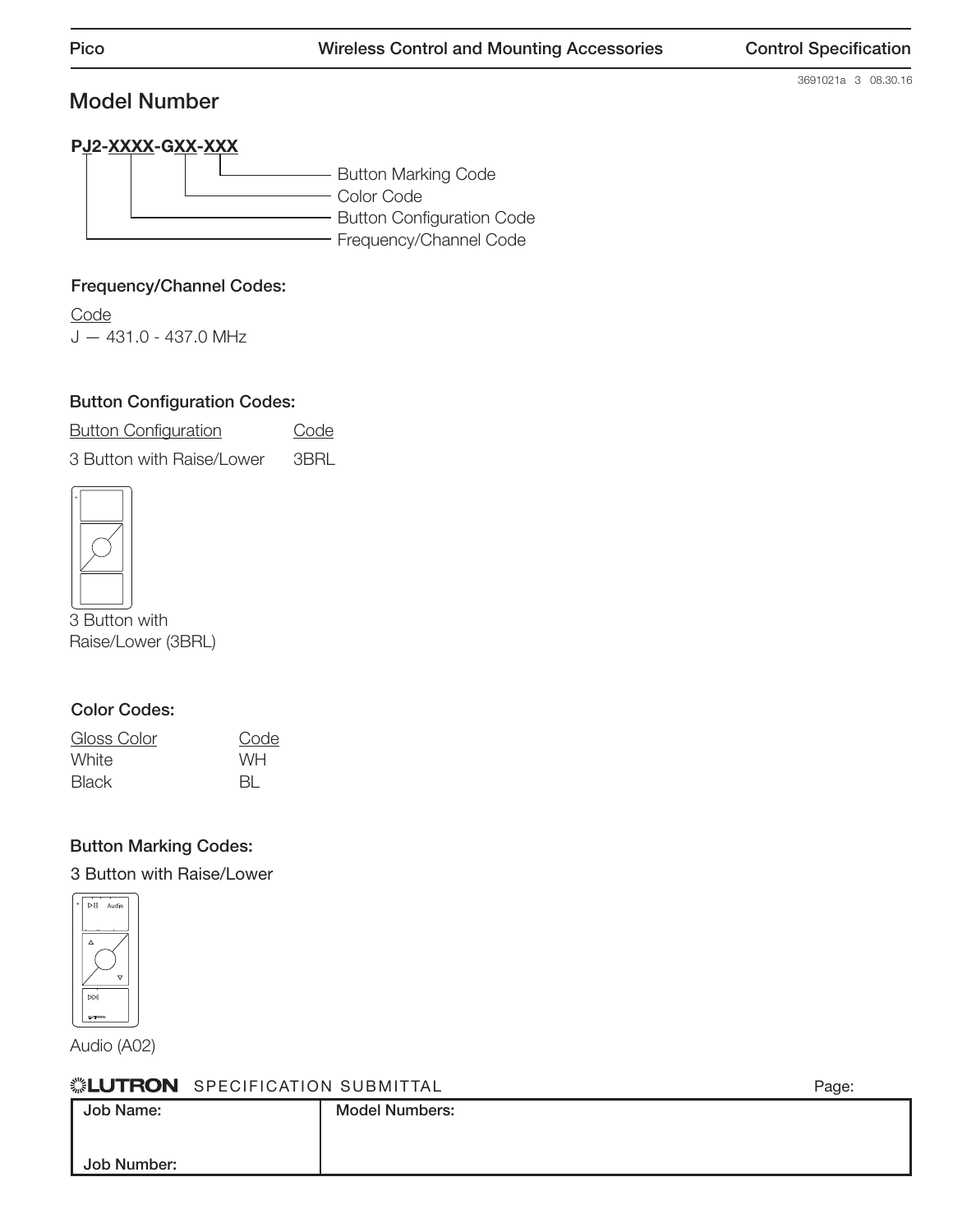3691021a 4 08.30.16

# **Operation**



# **Dimensions**

Measurements shown as: in (mm)



| <b>SEUTRON</b> SPECIFICATION SUBMITTAL | Page: |
|----------------------------------------|-------|
|----------------------------------------|-------|

| ______<br>_________ |                       | - ت |
|---------------------|-----------------------|-----|
| Job Name:           | <b>Model Numbers:</b> |     |
|                     |                       |     |
| Job Number:         |                       |     |
|                     |                       |     |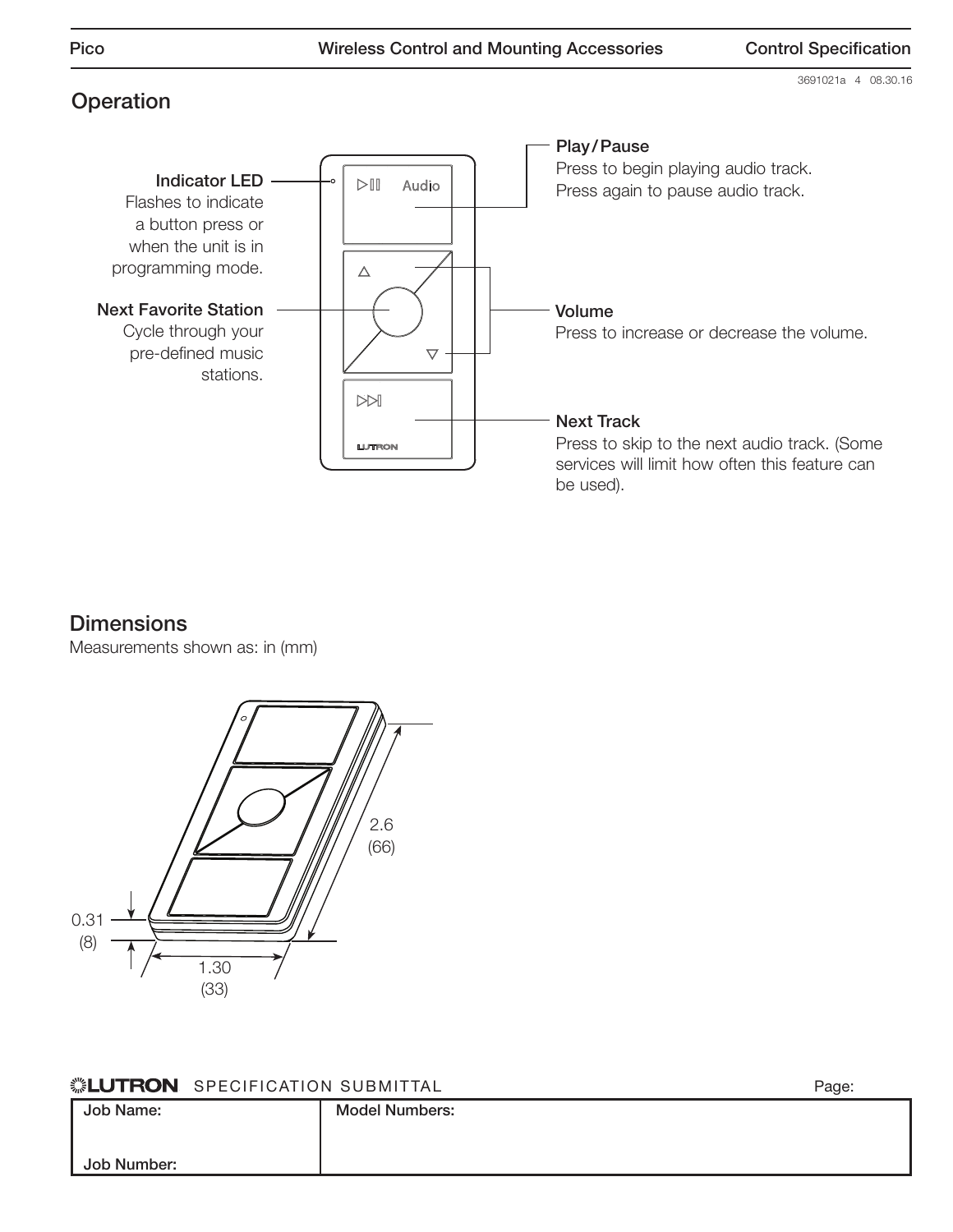# 3691021a 5 08.30.16

# Pico Pedestal Model Number

Pedestals sold separately. Available in gloss finish only.

# L-PEDX-XX



# Capacity Codes:

| Capacity      | Code |
|---------------|------|
| Single        |      |
| Double        | 2    |
| <b>Triple</b> | З    |
| Quadruple     | 4    |

# Color Codes:

| Gloss Color  | Code      |
|--------------|-----------|
| White        | <b>WH</b> |
| <b>Black</b> | -BL       |

# **Dimensions**

Measurements shown as: in (mm)

## Single Pedestal

Pedestals sold separately.



Triple Pedestal Pedestals sold separately.



Pedestals sold separately.



#### Quadruple Pedestal Pedestals sold separately.





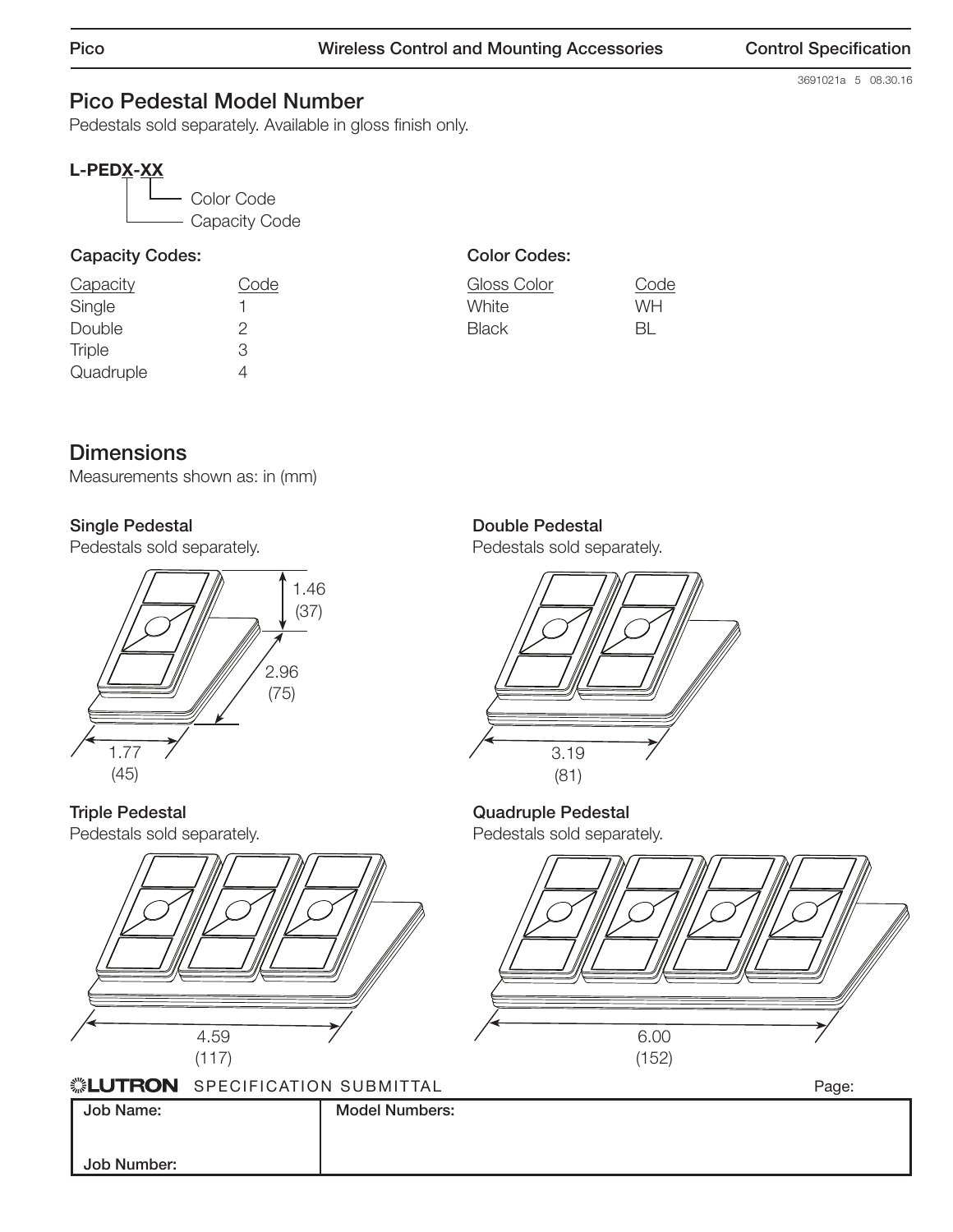3691021a 6 08.30.16

# Mounting Options

# Stand Alone Mounting

Adhesive-Mount (included with Pico remote control)



Screw-Mount (sold separately) Model PICO-SM-KIT

Note: Kit includes special screws to be used for more permanent mounting and/or for non-smooth surfaces.





Wallbox Adapter Model PICO-WBX-ADAPT (sold separately)









\*Wallplate adapter/wallplate sold separately

*Continued on next page...*

| <b>NEUTRON</b> SPECIFICATION SUBMITTAL |  |  |
|----------------------------------------|--|--|
|----------------------------------------|--|--|

 $\begin{array}{ccc} \text{SPECIFICATION SUBMITIAL} \end{array}$ Job Name: Job Number: Model Numbers: